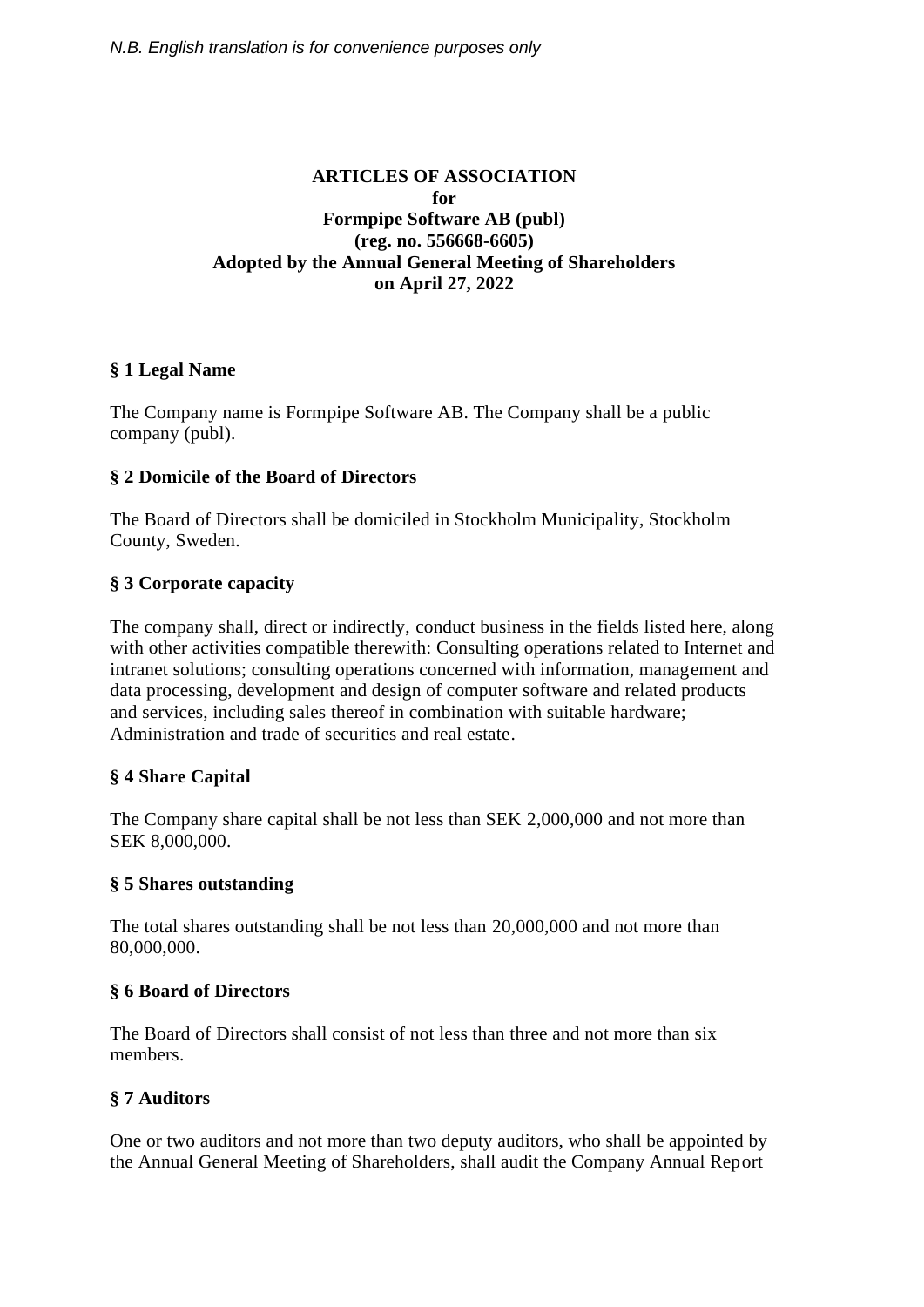and financial statements, and of the administration of the Company by the Board of Directors and chief executive officer.

## **§ 8 Notice to convene General Shareholder Meetings**

Notice to convene general shareholder meetings shall be announced through publication in the Post- och Inrikes Tidningar in Sweden and on the Company website. When said notice is announced, information thereof shall also be published in Dagens Industri.

# **§ 9 Participation in General Shareholder Meetings**

Shareholders who wish to participate in general shareholder meetings shall be recorded in the share register in accordance with the Swedish Companies Act (2005:551) and shall have provided notice of their intent to participate no later than on the date specified in the Notice to convene. The date so specified shall be more than five working days before the meeting is to be held and shall not be a Sunday, Swedish public holiday, Saturday, nor Midsummer Eve, Christmas Eve, or New Year's Eve.

Shareholders may bring one or two assistants to attend the shareholder meeting, though their attendance shall be duly noticed as for shareholder participation, above.

# **§ 10 General Shareholder Meetings**

The Board Chair, or anyone appointed by the Board of Directors, shall open the general shareholder meeting and lead the proceedings until the meeting elects a meeting chair.

An Annual General Meeting (AGM) shall be held once every year no more than six months after the financial year close.

The AGM shall address the following matters:

- 1. Election of chair of the meeting;
- 2. Establishment and approval of the voting list;
- 3. Approval of the agenda;
- 4. Election of one or two persons to verify the minutes;
- 5. Determination whether the meeting has been duly convened;
- 6. Presentation of the annual accounts and the auditor's report and, when applicable, the consolidated financial statements and the auditor's report in respect of the consolidated financial statements;
- 7. Resolutions regarding:
	- a) adoption of the income statement and balance sheet and, when applicable, the consolidated income statement and balance sheet,
	- b) allocation of the Company's profit or loss according to the adopted balance sheet, and
	- c) discharge from liability for the members of the Board of Directors and the chief executive officer;
- 8. Determination of the number of Board members and deputies and, when applicable, the number of auditors and deputy auditors;